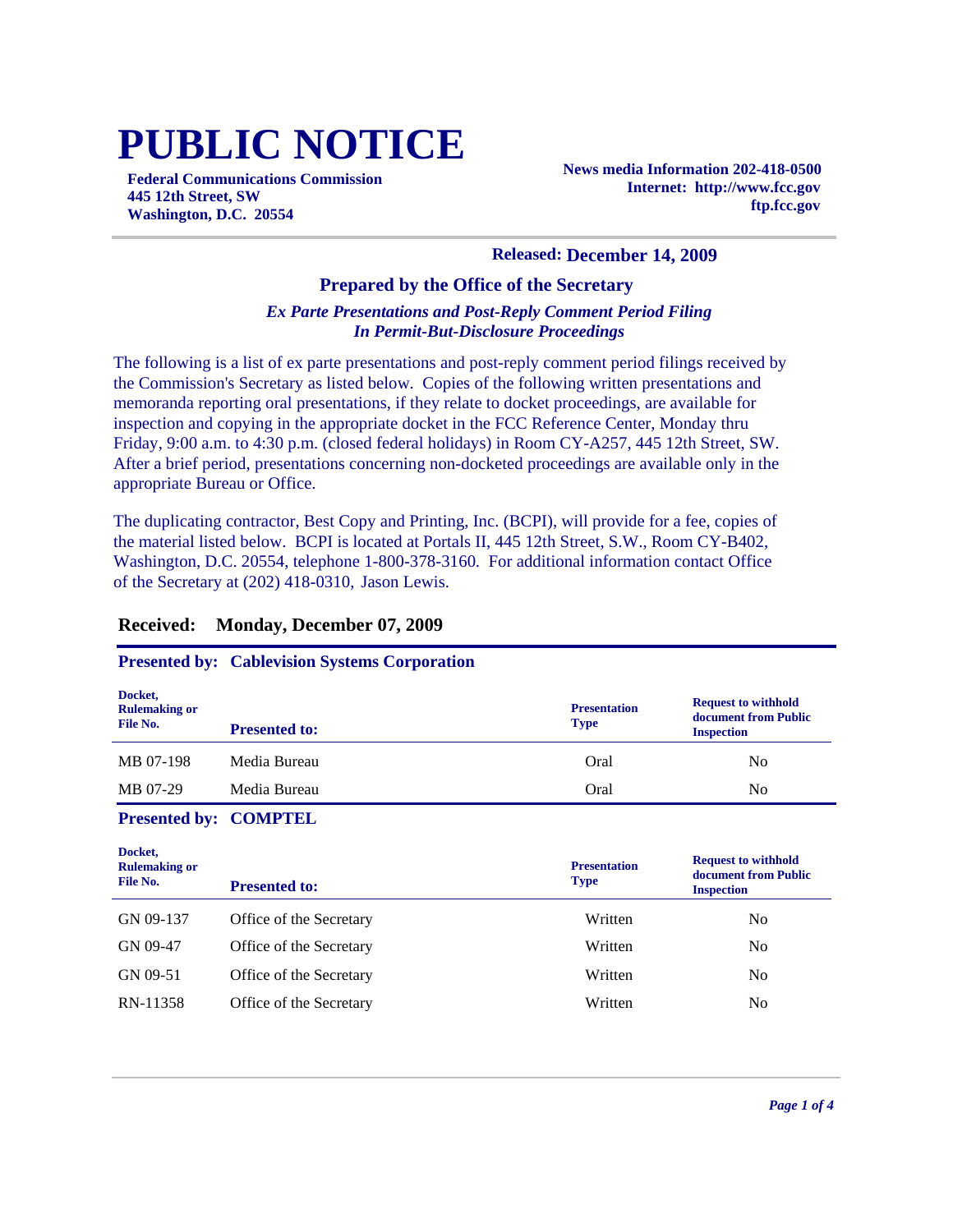| Docket,<br><b>Rulemaking or</b><br>File No. | <b>Presented to:</b>                                 | <b>Presentation</b><br><b>Type</b> | <b>Request to withhold</b><br>document from Public<br><b>Inspection</b> |
|---------------------------------------------|------------------------------------------------------|------------------------------------|-------------------------------------------------------------------------|
| GN 09-137                                   | Chairman Genachowski                                 | Written                            | No                                                                      |
|                                             | <b>Commissioner Copps</b>                            | Written                            | N <sub>0</sub>                                                          |
|                                             | <b>Commissioner McDowell</b>                         | Written                            | No                                                                      |
|                                             | Commissioner Clyburn                                 | Written                            | N <sub>0</sub>                                                          |
|                                             | <b>Commissioner Baker</b>                            | Written                            | N <sub>0</sub>                                                          |
| GN 09-47                                    | Chairman Genachowski                                 | Written                            | N <sub>0</sub>                                                          |
|                                             | <b>Commissioner Copps</b>                            | Written                            | N <sub>0</sub>                                                          |
|                                             | <b>Commissioner McDowell</b>                         | Written                            | N <sub>0</sub>                                                          |
|                                             | Commissioner Clyburn                                 | Written                            | N <sub>0</sub>                                                          |
|                                             | <b>Commissioner Baker</b>                            | Written                            | No                                                                      |
| GN 09-51                                    | Chairman Genachowski                                 | Written                            | N <sub>0</sub>                                                          |
|                                             | <b>Commissioner Copps</b>                            | Written                            | N <sub>0</sub>                                                          |
|                                             | <b>Commissioner McDowell</b>                         | Written                            | N <sub>0</sub>                                                          |
|                                             | Commissioner Clyburn                                 | Written                            | No                                                                      |
|                                             | <b>Commissioner Baker</b>                            | Written                            | No                                                                      |
| Presented by: Google, Inc.                  |                                                      |                                    |                                                                         |
| Docket,<br><b>Rulemaking or</b><br>File No. | <b>Presented to:</b>                                 | <b>Presentation</b><br><b>Type</b> | <b>Request to withhold</b><br>document from Public<br><b>Inspection</b> |
| GN 09-51                                    | Office of Strategic Planning & Policy Analysis       | Oral                               | No                                                                      |
|                                             | Presented by: Iowa Telecommunications Services, Inc. |                                    |                                                                         |
| Docket,<br><b>Rulemaking or</b><br>File No. | <b>Presented to:</b>                                 | <b>Presentation</b><br><b>Type</b> | <b>Request to withhold</b><br>document from Public<br><b>Inspection</b> |
| CC 96-45                                    | Wireline Competition Bureau                          | Written                            | N <sub>0</sub>                                                          |
| WC 05-337                                   | Wireline Competition Bureau                          | Written                            | No                                                                      |
|                                             | Presented by: Media Access Project, et al.           |                                    |                                                                         |
| Docket,<br><b>Rulemaking or</b><br>File No. | <b>Presented to:</b>                                 | <b>Presentation</b><br><b>Type</b> | <b>Request to withhold</b><br>document from Public<br><b>Inspection</b> |
| WT 09-66                                    | Office of Commissioner McDowell                      | Oral                               | N <sub>0</sub>                                                          |
|                                             | Office of Commissioner Clyburn                       | Oral                               | N <sub>0</sub>                                                          |
|                                             |                                                      |                                    |                                                                         |

## **Presented by: France Telecom S.A.**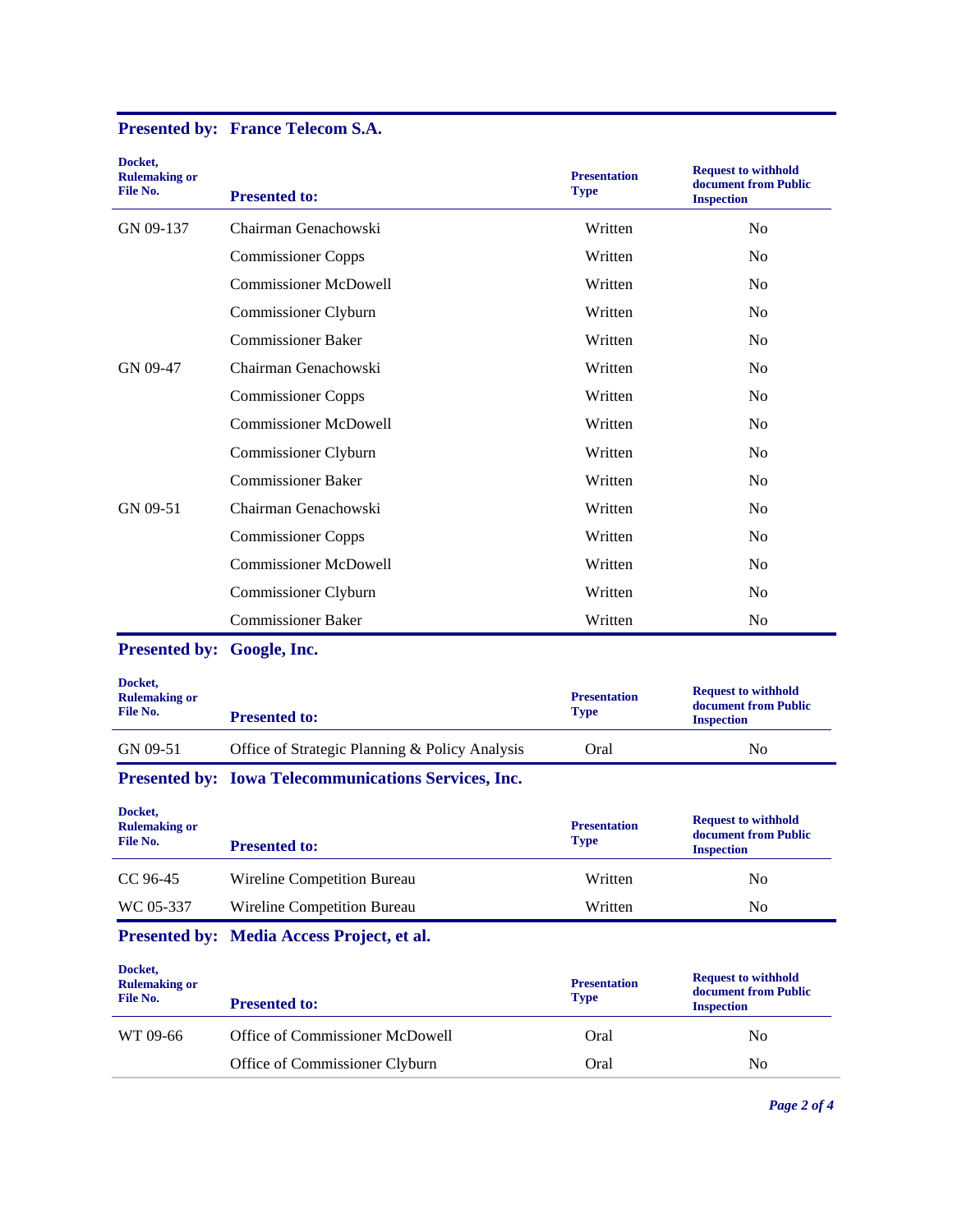#### **Presented by: National Association of Broadcasters**

| Docket,<br><b>Rulemaking or</b><br>File No. | <b>Presented to:</b>                       | <b>Presentation</b><br><b>Type</b> | <b>Request to withhold</b><br>document from Public<br><b>Inspection</b> |
|---------------------------------------------|--------------------------------------------|------------------------------------|-------------------------------------------------------------------------|
| PS 07-287                                   | Chairman Genachowski                       | Oral                               | No                                                                      |
|                                             | Public Safety and Homeland Security Bureau | Oral                               | No                                                                      |

**Presented by: National Telecommunications Cooperative Association**

**Docket,** 

| Docaci,<br><b>Rulemaking or</b><br>File No. | <b>Presented to:</b>         | <b>Presentation</b><br><b>Type</b> | <b>Request to withhold</b><br>document from Public<br><b>Inspection</b> |
|---------------------------------------------|------------------------------|------------------------------------|-------------------------------------------------------------------------|
| CC 01-92                                    | Office of Commissioner Baker | Oral                               | No                                                                      |
| CC 96-45                                    | Office of Commissioner Baker | Oral                               | No                                                                      |
| GN 09-51                                    | Office of Commissioner Baker | Oral                               | No                                                                      |
| WC 04-36                                    | Office of Commissioner Baker | Oral                               | N <sub>0</sub>                                                          |
| WC 05-337                                   | Office of Commissioner Baker | Oral                               | No                                                                      |

### **Presented by: TelePacific Communications**

| Docket,<br><b>Rulemaking or</b><br>File No. | <b>Presented to:</b>                           | <b>Presentation</b><br><b>Type</b> | <b>Request to withhold</b><br>document from Public<br><b>Inspection</b> |
|---------------------------------------------|------------------------------------------------|------------------------------------|-------------------------------------------------------------------------|
| GN 09-137                                   | Office of Commissioner Copps                   | Oral                               | No                                                                      |
|                                             | Office of Strategic Planning & Policy Analysis | Oral                               | N <sub>o</sub>                                                          |
|                                             | Wireline Competition Bureau                    | Oral                               | N <sub>o</sub>                                                          |
| GN 09-47                                    | Office of Commissioner Copps                   | Oral                               | N <sub>o</sub>                                                          |
|                                             | Office of Strategic Planning & Policy Analysis | Oral                               | N <sub>o</sub>                                                          |
|                                             | Wireline Competition Bureau                    | Oral                               | N <sub>0</sub>                                                          |
| GN 09-51                                    | Office of Commissioner Copps                   | Oral                               | No                                                                      |
|                                             | Office of Strategic Planning & Policy Analysis | Oral                               | N <sub>o</sub>                                                          |
|                                             | Wireline Competition Bureau                    | Oral                               | N <sub>o</sub>                                                          |
| RM-11358                                    | Office of Commissioner Copps                   | Oral                               | No                                                                      |
|                                             | Office of Strategic Planning & Policy Analysis | Oral                               | N <sub>o</sub>                                                          |
|                                             | Wireline Competition Bureau                    | Oral                               | N <sub>0</sub>                                                          |
| WC 05-25                                    | Office of Commissioner Copps                   | Oral                               | N <sub>0</sub>                                                          |
|                                             | Office of Strategic Planning & Policy Analysis | Oral                               | N <sub>o</sub>                                                          |
|                                             | Wireline Competition Bureau                    | Oral                               | No                                                                      |
|                                             |                                                |                                    |                                                                         |